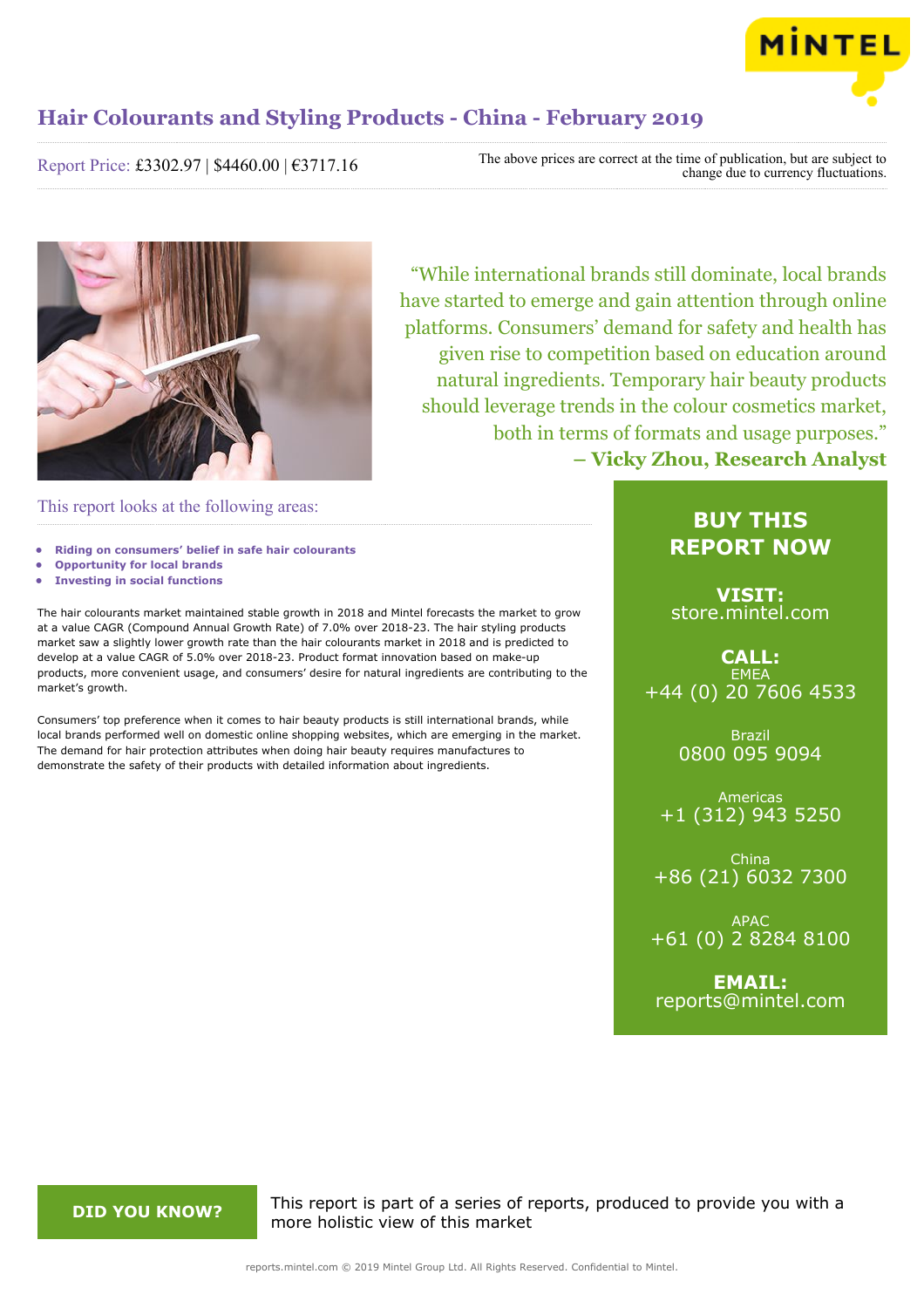

Report Price: £3302.97 | \$4460.00 | €3717.16

The above prices are correct at the time of publication, but are subject to change due to currency fluctuations.

### **Table of Contents**

### **Overview**

What you need to know Covered in this Report Excluded

Subgroup definitions (by monthly personal income):

### **Executive Summary**

### The market

### Hair colourants

Figure 1: Best- and worst-case forecast of total value sales of hair colourants market, China, 2013-23

### Hair styling products

Figure 2: Best- and worst-case forecast of total value sales of hair styling products market, China, 2013-23

### Companies and brands

### Hair colourants

Figure 3: Market share of leading companies in hair colourants market, China, 2017-18

### Hair styling products

Figure 4: Market share of leading companies in hair styling products market, China, 2017-18

### The consumer

### More consumers have done hair perming than hair dying

Figure 5: Hair colouring/styling/treating behaviours and occasions in the last six months, October 2018

### Hair spray and hair colour cream are the most used at-home hair beauty products

Figure 6: Hair colorants or styling products used at home in the last six months, October 2018

### L'Oréal is the most used at-home hair colourants brand

Figure 7: Purchased at-home hair colourants brands in the last six months, October 2018

### VS is the most used at-home hair styling products brand

Figure 8: Purchased at-home hair styling product brands in the last six months, October 2018

### Hair colourant users desire hair protection functions most

Figure 9: Willingness to pay extra for at-home hair colourants, October 2018

### Most consumers agree that hair damage can be decreased

Figure 10: Attitudes towards hair damage, by city tier, October 2018

### What we think

### **Issues and Insights**

### Riding on consumers' belief in safe hair colourants

The facts

### The implications

Figure 11: LES 3 CHENES safety evidence

Figure 12: Herbatint hair colourants scalp health education

Figure 13: Example of hair colourants that can protect from UV, Russia, 2018

# BUY THIS REPORT NOW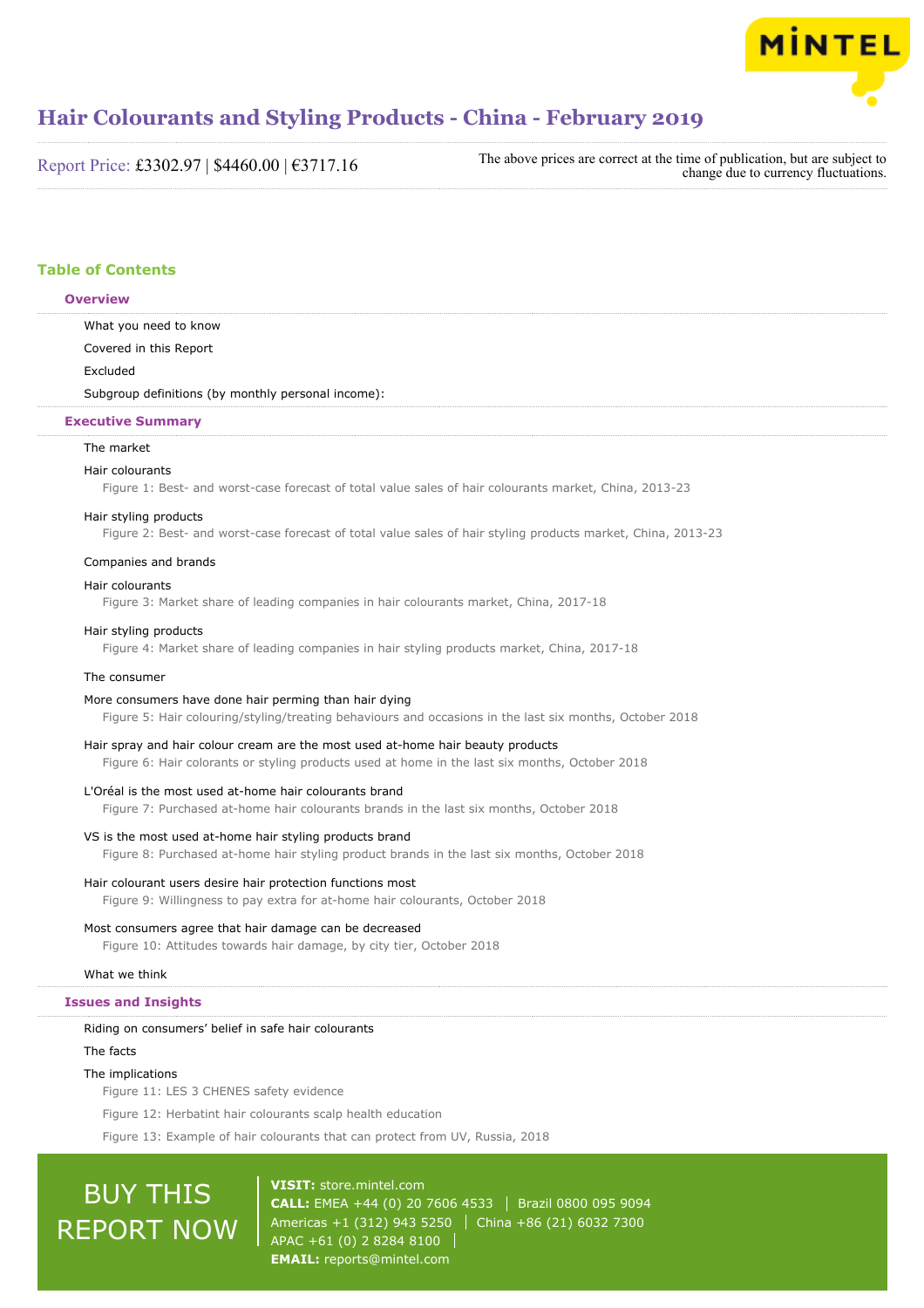

Report Price: £3302.97 | \$4460.00 | €3717.16

The above prices are correct at the time of publication, but are subject to change due to currency fluctuations.

Opportunity for local brands

### The facts

### The implications

Figure 14: Wella hair salon service retailing on Tmall

Investing in social functions

The facts

### The implications

Figure 15: IGK hair styling for party time

Figure 16: Kiss Me Hair Mascara, Japan, 2018

Figure 17: L'Oréal social media marketing

Figure 18: L'Oréal colorista hair colour change station, Shanghai, 2018

### **The Market – What You Need to Know**

### Sustained growth to continue

Innovation on new formats and demands for hair beauty drive growth

### **Market Size and Forecast**

### Hair colourants market maintained stable growth

Figure 19: Best- and worst-case forecast of total value sales of hair colourants market, China, 2013-23

### Hair styling products market grows slower than hair colourants market

Figure 20: Best- and worst-case forecast of total value sales of hair styling products market, China, 2013-23

### **Market Factors**

Hair beauty more closely aligned with colour cosmetics

Temporary hair colourants innovation helps express personality

Aging population

Premium tools drive growth of at-home hair styling products

Safety issues hinder usage

### **Key Players – What You Need to Know**

Hair colourants market become more concentrated

### Local hair styling product brands performed well on online channels

Use natural ingredients to demonstrate safety

### **Market share**

### L'Oréal and Henkel keep leading positions in hair colourants market

Figure 21: Market share of leading companies in hair colourants market, China, 2017-18

### Local brands catch up in hair styling products market

Figure 22: Market share of leading companies in hair styling products market, China, 2017-18

### Which brands performed well on e-commerce platforms?

Figure 23: Top 10 brands by online\* value sales of hair colourants\*\*, China, 2018

Figure 24: Top 10 brands by online\* value sales of hair styling products\*\*, China, 2018

## BUY THIS REPORT NOW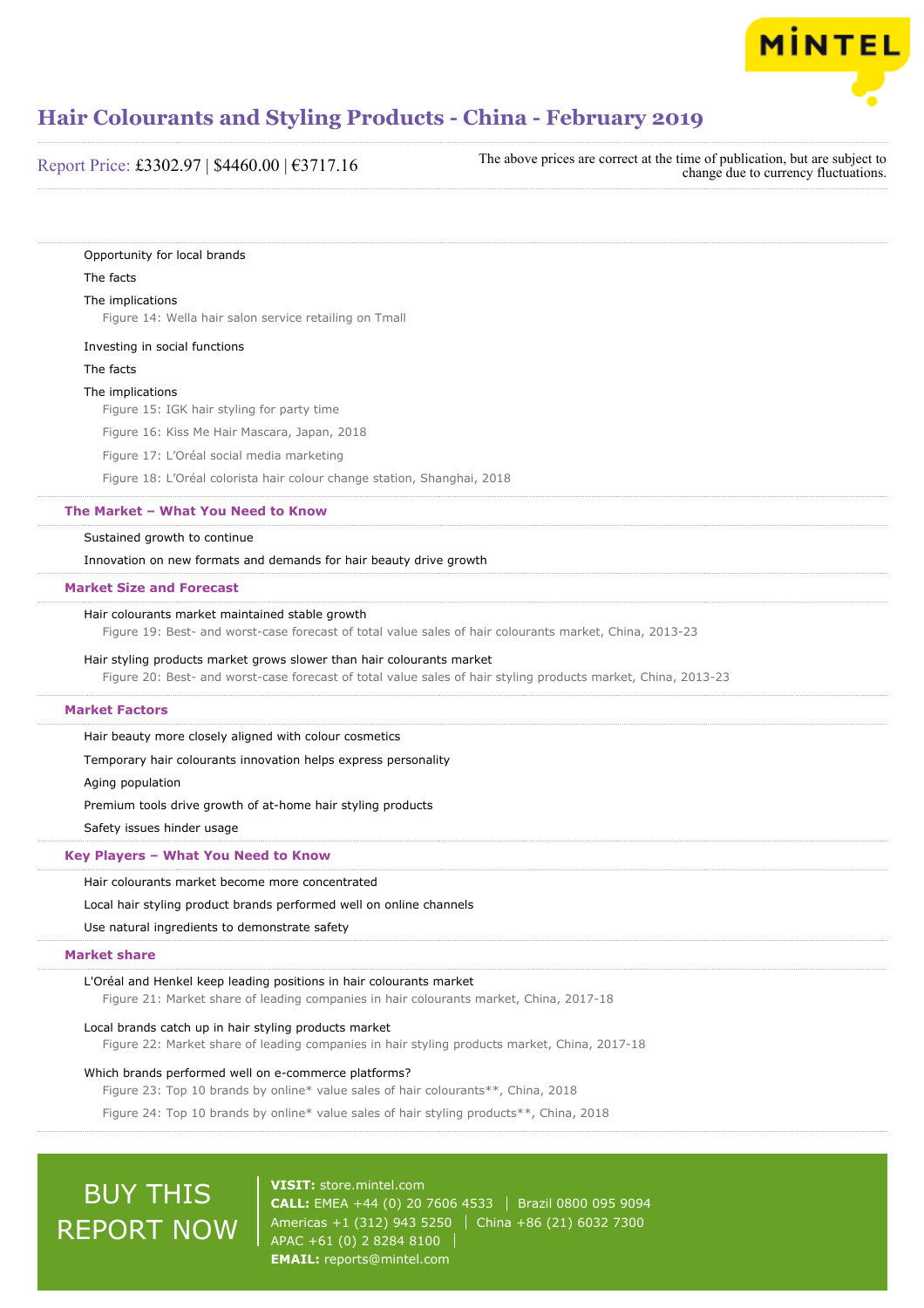

Report Price: £3302.97 | \$4460.00 | €3717.16

The above prices are correct at the time of publication, but are subject to change due to currency fluctuations.

### **Competitive Strategies**

### Invest in natural ingredients

Figure 25: Sastty natural hair colourant

### Using technology to find suitable hair colour and style

Figure 26: Maestro and Beauty Camera marketing event

### Focus on male market

### **Who's Innovating?**

#### Hair colourants

#### Make-up formats

Figure 27: New hair colourants launches in make-up format, China and Japan, 2018

### Increasingly temporary

Figure 28: New temporary hair colourants launches, China and Germany, 2018

### Using hair colourants to make the face look smaller

Figure 29: New hair colourants launches that make the face smaller, China and South Korea, 2018

### Organic henna as an ingredient

Figure 30: New hair colourants launches using organic henna ingredient, China and India, 2017-18

### Hair styling products

### Add essential oil to protect hair

Figure 31: New hair styling product launches with essential oil, China, 2018

### Care for sideburns

Figure 32: New hair styling product launches specialised for sideburns, South Korea, 2018

### Anti-pollution

Figure 33: New hair styling product launches with anti-pollution claim, Malaysia and Brazil, 2018

### Max volume

Figure 34: New hair styling product launches to boost volume, South Korea and Russia, 2018

### Bio-active ingredients

Figure 35: New hair colourants and styling product launches with bio-active ingredients, China and India, 2017-18

### **The Consumer – What You Need to Know**

Among consumers aged 20-24, same proportion of men do permanent perms as women

Men drive the usage of hair styling products

Big brands lead at-home hair colourants usage

International brands gain more usage of at-home hair styling products

Dying hair while protecting hair is what consumers want

Consumers are positive towards hair protection effect

### **Behaviour and Occasion of Hair Beauty**

### Hair dying has lower penetration than hair perming

Figure 36: Hair colouring/styling/treating behaviours and occasions in the last six months, October 2018

### Similar proportion of men aged 20-24 have had permanent colour dye done in a salon as women

## BUY THIS REPORT NOW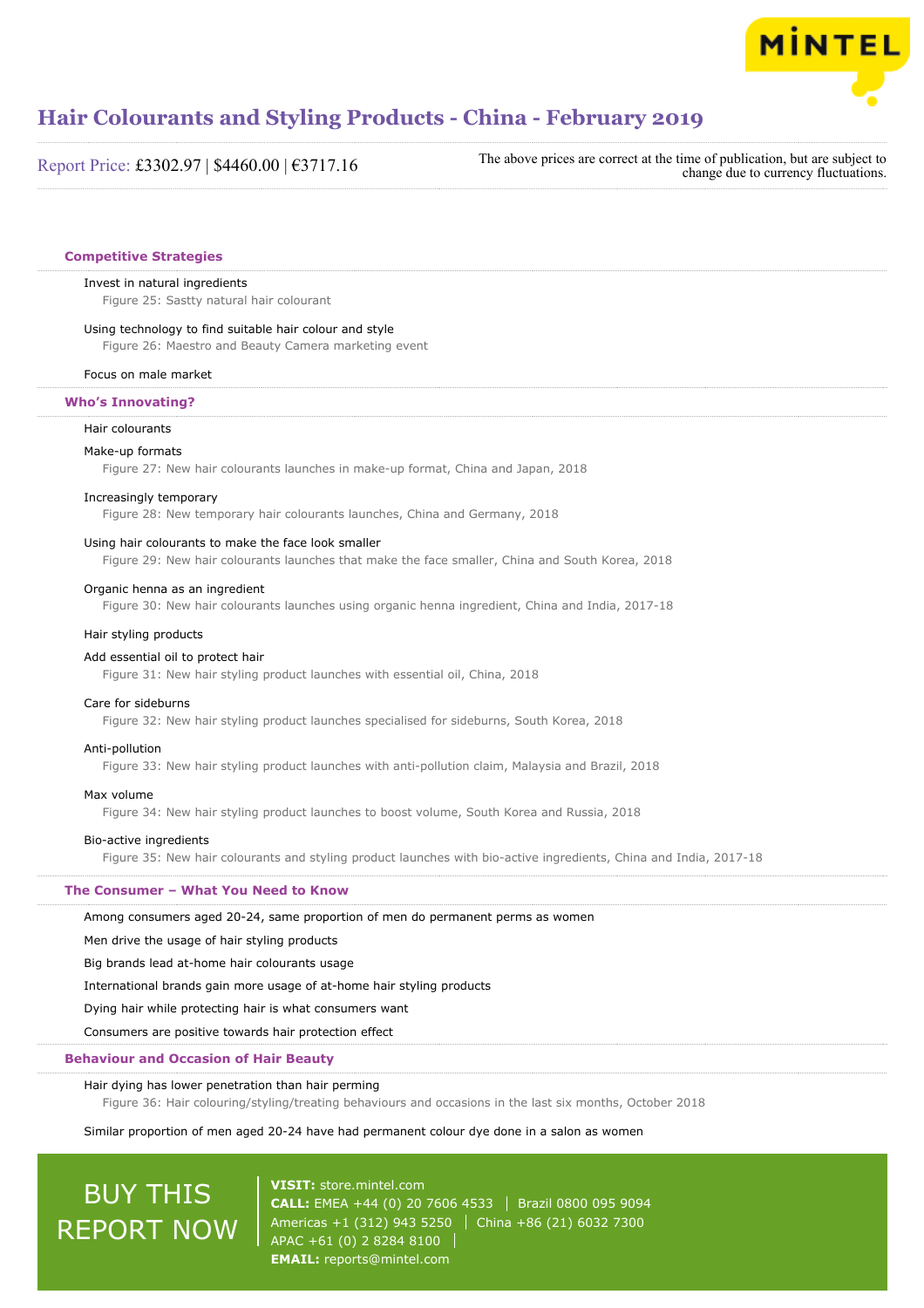

### Figure 37: Hair colouring behaviours in salon in the last six months, by age and gender, October 2018 Older women prefer hair styling activities in the hair salon Figure 38: Hair styling behaviours in salon in the last six months, by age and gender, October 2018 Women prefer at-home styling tools while men prefer at-home styling products Figure 39: Hair styling behaviours at home in the last six months, by age and gender, October 2018 Young consumers tend to do hair treatment at home while older consumers prefer hair salon Figure 40: Hair treatment behaviours and occasions in the last six months, by age, October 2018 Consumers in tier one cities are less likely to do hair styling at salon Figure 41: Hair styling behaviours and occasions in the last six months, by city tier, October 2018 Traditional hair colourants and hair styling products still have high usage Figure 42: Hair colorants or styling products used at home in the last six months, October 2018 More men use styling products than women Figure 43: Hair styling products used at home in the last six months, by gender, October 2018 High earners use more hair beauty products Figure 44: Hair colorants or styling products used at home in the last six months, by monthly personal income, October 2018 International brands have higher penetration Figure 45: Purchased at-home hair colourants brands in the last six months, October 2018 Gender and city tier are not big influencers Figure 46: Purchased at-home hair colourants brands in the last six months, by gender and city tier, October 2018 High earners favour Japanese brands Figure 47: Purchased at-home hair colourants brands in the last six months, by monthly personal income, October 2018 VS and L'Oréal dominate hair styling market Figure 48: Purchased at-home hair styling product brands in the last six months, October 2018 Women prefer SYOSS and Schwarzkopf Figure 49: Purchased at-home hair styling product brands in the last six months, by gender, October 2018 VS, L'Oréal and Schwarzkopf appeal more to consumers in their 20s Figure 50: Purchased at-home hair styling product brands in the last six months, by age, October 2018 Consumers in different city tiers have similar preferences Figure 51: Purchased at-home hair styling product brands in the last six months, by city tier, October 2018 Hair protection is the top driver of trading up Figure 52: Willingness to pay extra for at-home hair colourants, October 2018 Figure 53: Sanotint herbal ingredients education High earners care less about safety and protection Figure 54: Willingness to pay extra for at-home hair colourants, by monthly personal income, October 2018 **Product Usage at Home Purchased Hair Colourants Brands Purchased Styling Product Brands Premium Factors for At-home Hair Colourants** Report Price: £3302.97 | \$4460.00 | €3717.16 The above prices are correct at the time of publication, but are subject to change due to currency fluctuations.

## BUY THIS REPORT NOW